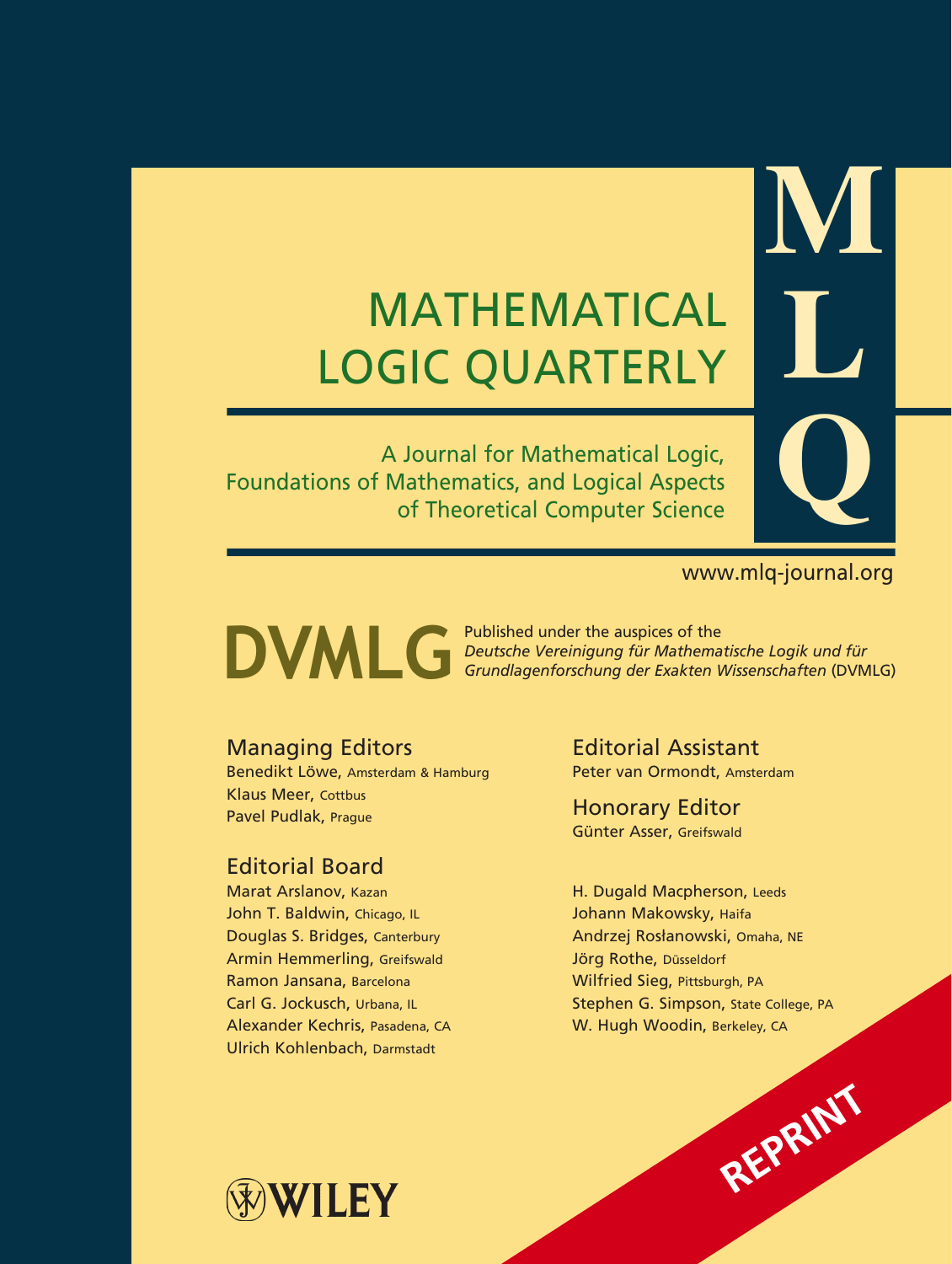## **Ordinal operations on graph representations of sets**

#### **Laurence Kirby**<sup>∗</sup>

Department of Mathematics, Baruch College, City University of New York, 1 Bernard Baruch Way, New York NY, 10010, United States of America

Received 4 October 2011, revised 1 June 2012, accepted 6 June 2012 Published online 24 December 2012

**Key words** Set theory, ordinal arithmetic, directed graphs.

**MSC (2010)** 03E10, 03E20, 05C20

Any set x is uniquely specified by the graph of the membership relation on the set obtained by adjoining x to the transitive closure of x. Thus any operation on sets can be looked at as an operation on these graphs. We look at the operations of ordinal arithmetic of sets in this light. This turns out to be simplest for a modified ordinal arithmetic based on the Zermelo ordinals, instead of the usual von Neumann ordinals. In this arithmetic, addition of sets corresponds to concatenating graphs, and multiplication corresponds to replacing each edge of a graph by a copy of another graph. Characterizations for the von Neumann case are also given.

 $\circled{c}$  2012 WILEY-VCH Verlag GmbH & Co. KGaA, Weinheim

#### **1 Introduction**

Let  $TC(x)$  denote the transitive closure of the set x. Any set x can be represented by the directed graph  $G(x)$ whose nodes are the elements of  $TC(x) \cup \{x\}$  and which has an edge  $a \to b$  just when  $b \in a$ .

If  $\nu_0$  is a node of a directed graph G, by a *path* from  $\nu_0$ , we shall mean a sequence of nodes  $(\nu_0, \nu_1, \nu_2, \dots)$ such that G contains an edge  $\nu_i \rightarrow \nu_{i+1}$  for each *i*.

In Aczel's language from [1], the graph  $G(x)$  is an example of an *accessible pointed graph*: a directed graph G with a unique *source* or initial node  $P = P_G$  (the *point*) such that every other node of G is on a finite path from P. A *picture* of a set  $x$  is an accessible pointed graph  $G$  which has an assignment of a set to each node such that the elements of the set assigned to each node  $\nu$  are the sets assigned to the *children* of  $\nu$  (i.e., nodes  $\mu$  such that  $\nu \rightarrow \mu$  is an edge), and x is assigned to the point. So  $G(x)$ , with each node assigned to itself, can be called the canonical picture of x (up to isomorphism, and in a sense which can be made precise, cf. Theorem 1.3 below).

Unlike Aczel, we am concerned here with *well-founded* sets, so we can simplify Aczel's framework. In this paper, *all sets are well-founded*, i.e., we have the Foundation Axiom for sets. Hence any accessible pointed graph which is a picture of a set is well-founded as a graph (in Aczel's sense, i.e., it has no infinite paths). For hereditarily finite sets, this is equivalent to saying that that the graph is *acyclic*. And using Mostowski's Collapsing Lemma [1]:

#### **Theorem 1.1** *Any well-founded accessible pointed graph is a picture of a unique set.*

Any operation on sets, then, corresponds to an operation on graphs, in particular the operations of ordinal arithmetic, extended to all sets (cf. Section 2 below). We shall see, however, that the correspondence is particularly simple when we replace the usual von Neumann ordinal arithmetic by one that, in the finite case, extends the arithmetic of the Zermelo ordinals (cf. Section 2). The Zermelo sum corresponds to concatenation of graphs (Theorem 3.1). The Zermelo product corresponds to the operation of replacing each edge of a graph by a copy of another graph (Theorem 4.1).

We shall also see how von Neumann addition can be expressed as *weighting* each node of a graph by another graph (Theorem 3.3). Von Neumann multiplication is also characterized in Section 4, and the characterizations are recast in terms of the canonical graphs  $G(x)$ .

e-mail: laurence.kirby@baruch.cuny.edu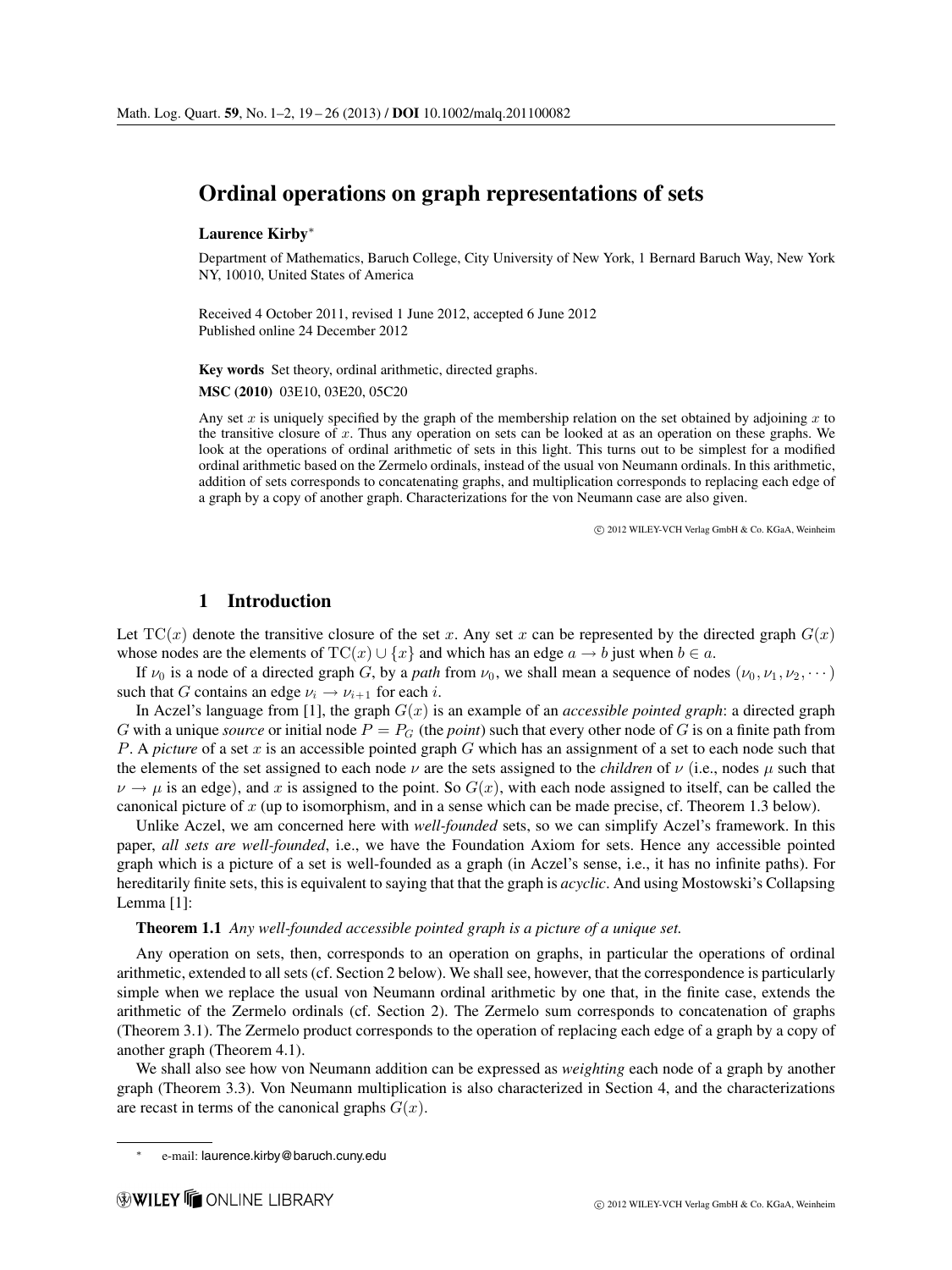In the rest of this section, we shall cover some basics of pictures of sets and introduce some notation. Section 2 will review the ordinal arithmetic of sets and introduce the Zermelo arithmetic. Section 3 will give the graph characterizations for addition, and Section 4 for multiplication. Section 5 will offer brief remarks on the relationship of the current work to earlier generalizations of arithmetic to sets and graphs. Finally, Section 6 will generalize some of the results on addition to provide a glimpse of the structure of the ∈-embeddings of sets. We studied these in [9]; for our present purposes we can characterize them by saying that the corresponding graph operations are graph monomorphisms. The Zermelo sum will be seen to have a special role among these, providing in a sense the smallest (Theorem 6.3).

By  $x < y$ , we shall mean that x is an element of TC(y). If G is a directed graph and v is a node of G then  $\nu_G$ is the set of children of  $\nu$ . G $\nu$  is the the subgraph of G induced by the set of all nodes which are on paths from  $\nu$ . Some basic facts about the graphs  $G(x)$ :

#### **Proposition 1.2**

- (i) *If*  $x < y$  *then*  $x_{G(y)} = x$ *, and*  $G(y)x = G(x)$ *.*
- (ii) *If* x *is hereditarily finite, the rank of* x (*in the cumulative hierarchy*) *is equal to the length of the longest path in*  $G(x)$ .<sup>1</sup>
- (iii) *The number of nodes of*  $G(x)$  *is*  $|TC(x)| + 1$ *.*

A directed graph G is *extensional* iff distinct nodes have distinct sets of children. When an accessible pointed graph G is well-founded and extensional, it has a unique *sink* or terminal node, accessible via paths from every other node, which we shall call O or  $O_G$  and which is of course assigned the empty set 0 when G is a picture of a set.

Any well-founded graph can be *extensionalized*, or thinned down to an extensional accessible pointed graph, by an inductive process. At each stage consider the nodes all of whose children have already been considered. Identify nodes that have identical sets of children. The identifying can be seen as taking a quotient of the graph.  $By \in$ -induction, any set has a unique (up to isomorphism) extensional picture:

#### **Theorem 1.3** *The extensionalization of any picture of* x *is isomorphic to*  $G(x)$ *.*

The process of extensionalization can also, in a sense, be reversed. If  $G$  is a picture of  $x$  then we "unfold" G into a rooted tree<sup>2</sup>  $T_G$  as follows: the nodes of  $T_G$  are paths  $(P_G, \nu_1, \ldots, \nu_i)$  in G, with the root being the trivial path  $(P_G)$ , and  $T_G$  has edges  $(P_G, \nu_1, \ldots, \nu_i) \rightarrow (P_G, \nu_1, \ldots, \nu_i, \nu_{i+1})$ .  $T_G$  is still a picture of x when we assign to each path the set which was assigned in G to the path's final node. G is extensional just when  $T_G$  is what is called an *identity tree*: a rooted tree whose only automorphism fixing the root is the identity. Meir, Moon and Mycielski [10] defined the natural one-to-one correspondence between hereditarily finite sets and identity trees, in our terms  $x \mapsto T_{G(x)}$ , and obtained asymptotic results about frequencies of certain properties of identity trees.

#### **2 Von Neumann arithmetic and Zermelo arithmetic**

Our ordinals are the usual von Neumann ordinals. In [6], we studied ordinal addition and multiplication of sets (due respectively to Alfred Tarski and Dana Scott) which generalize to all sets the operations of ordinal arithmetic:

$$
x + y = x \cup \{x + r \mid r \in y\}
$$
  
and 
$$
x \cdot y = \{x \cdot q + r \mid q \in y \land r \in x\}.
$$

But the graph viewpoint will bring to the fore a parallel arithmetic of sets which we shall call the Zermelo arithmetic because it generalizes in the same way the arithmetic of the finite *Zermelo ordinals*, which are defined by  $0_z = 0$ ,  $(n+1)_z = \{n\}$ . Indeed the graphs  $G(n_z)$  have a simple and transparent relation to the numerals they represent.

<sup>&</sup>lt;sup>1</sup> The reviewer has pointed out that this does not extend to infinite sets: the supremum of the path lengths in  $G(x)$  for any well-founded x is at most  $\omega$ .

 $2$  This is a tree in the graph-theorist's sense: an undirected graph with a unique path between any pair of nodes.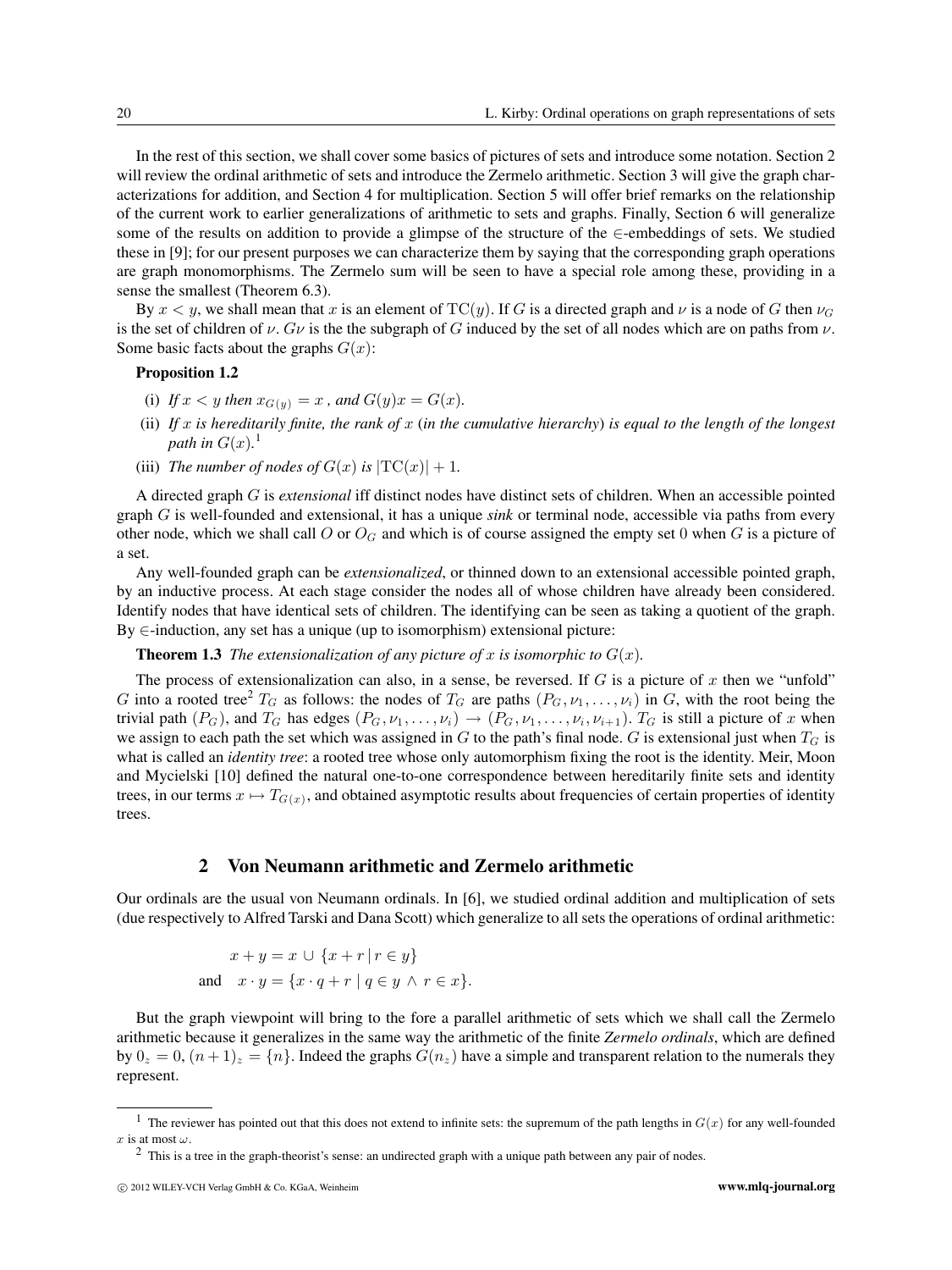

**Fig. 1** For  $a = \{\{1\}, 2\}$  and  $b = \{0, 1, \{1\}, \{\{1\}\}\}\$ , this figure shows  $G(a)$ ,  $G(b)$ , and  $G(a +_z b)$ .

Let the *Zermelo sum* of x and y be defined by

$$
x +_{z} 0 = x
$$
,  $x +_{z} y = \{x +_{z} r | r \in y\}$  when  $y \neq 0$ ,

so that  $m_z + z n_z = (m + n)z$  and  $n_z = 1_z + z_1 + z_2 + \cdots + z_1 = (1 + 1 + \cdots + 1)z$ .

The *Zermelo product* is obtained from addition analogously to the von Neumann case:

$$
x \cdot_z y = \{x \cdot_z q +_z r \mid q \in y \land r \in x\}.
$$

Then  $m_z \cdot_z n_z = (m \cdot n)_z$ , and the basic algebraic properties of Zermelo sums and products — associativity, left distributivity, and such like — can be proved by  $\in$ -induction much as was done in [6] for the von Neumann case. In the Zermelo arithmetic as in the von Neumann, each set has a unique decomposition into a sum of additively irreducible sets. Indeed, the similarity is not an accident as the algebraic properties in both cases are instances of more general results of Tarski on ordinal algebras  $[13]$ .<sup>3</sup> For our purposes, the graph characterizations below will make some of these algebraic properties easy to see.

### **3 Addition**

The *concatenation* of two well-founded, extensional accessible pointed graphs G and H is the graph obtained from the union of disjoint copies of G and H by identifying the source  $P_G$  of G with the sink  $O_H$  of H.

**Theorem 3.1**  $G(a +_z b)$  *is isomorphic to the concatenation of*  $G(a)$  *and*  $G(b)$ *.* 

Figure 1 illustrates this by an example.

P r o o f. For fixed a, use  $\in$ -induction on b. Let H be the concatenation of  $G(a)$  and  $G(b)$ , and let  $\nu$  be any child of  $P_H$ . Then  $H\nu$  is the concatenation of  $G(a)$  and  $G(r)$  for some  $r \in b$ . By inductive hypothesis,  $H\nu$  is isomorphic to  $G(a + z r)$ . So in making H into a picture, the children of  $P_H$  must be assigned the sets  $a + z r$  for  $r \in b$  and hence  $P_H$  must be assigned  $a + z b$ .  $\Box$ 

We can generalize concatenation by introducing the idea of *weighting* a node. If G and H are accessible pointed graphs, and  $\nu$  is a node of H, we *attach the weight* G to  $\nu$  by uniting H with an isomorphic copy of G (disjoint from anything else around), and identifying  $\nu$  with  $P_G$ . So the concatenation of G and H can be obtained by attaching the weight G to  $O_H$ . Now we can adapt Theorem 3.1 to represent the Zermelo sum, even for non-extensional graphs:

**Theorem 3.2** *Suppose* G *is a picture of* a *and* H *is a picture of* b*. Let* J *be the result of attaching the weight* G *to each sink of H. Then J is a picture of*  $a + z$  *b.* 

<sup>&</sup>lt;sup>3</sup> Sets with either kind of ordinal addition satisfy all Tarski's axioms for ordinal algebras [13, p. 8] except the Involution Postulate, but this axiom is not needed to prove the unique decomposition. Garcia puts forth a different framework wide enough to subsume both cases, though he doesn't mention the Zermelo case [3].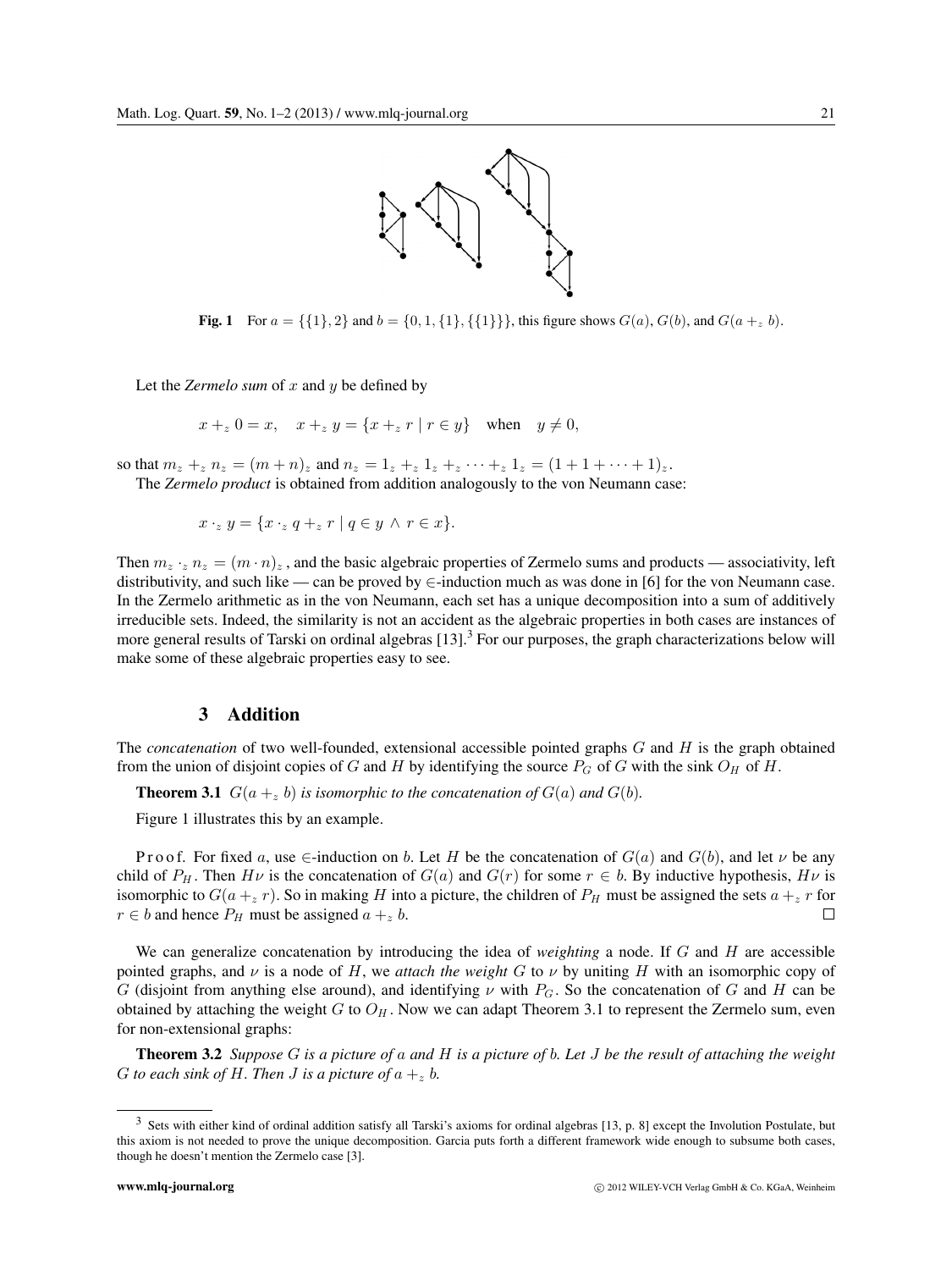

**Fig. 2** A picture of  $a + b$  given by Theorem 3.3, and  $G(a + b)$ , where a and b are as in Figure 1.

The von Neumann sum is now expressible as a graph operation:

**Theorem 3.3** *Suppose* G *is a picture of* a *and* H *is a picture of* b*. Let* J *be the result of attaching the weight* G to each node of H. Then *J* is a picture of  $a + b$ .

Theorem 3.3 is illustrated in the first diagram of Figure 2.

P r o o f. For fixed a, use  $\in$ -induction on b. In J, any child  $\nu$  of  $P_J$  must either be a node of the weight attached to  $P_H$ , in which case  $\nu$  must be assigned an element of a, or else by applying the inductive hypothesis to  $J\nu$ ,  $\nu$ must be assigned  $a + r$  for some element r of b. Thus  $P_J$  must be assigned  $a \cup \{a + r | r \in b\} = a + b$ .  $\Box$ 

Theorem 3.4 will extensionalize this picture. First a reminder of some graph terminology. For sets  $X$  and  $Y$ ,  $K(X, Y)$ , the *complete (directed) graph* from X to Y, is the directed graph consisting of edges  $\nu \rightarrow \mu$  for each  $\nu \in X$  and each  $\mu \in Y$ .

It follows from Theorem 3.1 that each node of  $G(a +_z b)$  is either an element of  $TC(a)$  or an element of  $a + z [0, b]$ . (Here we are employing standard interval notation [0, b] and so on.)

**Theorem 3.4**  $G(a + b)$  *is isomorphic to*  $G(a + z, b) \cup K(a + z(0, b), a)$ *.* 

Thus  $G(a + b)$  is obtained by concatenating  $G(a)$  and  $G(b)$  and festooning the result with new edges from each non-sink node of the copy of  $G(b)$  to each child of the point of the copy of  $G(a)$ . Theorem 3.4 is illustrated in the second diagram of Figure 2.

P r o o f. For fixed a, let  $J(r) = G(a +_{z} r) \cup K(a +_{z} (0, r), a)$ . We shall show by  $\in$ -induction on b that the extensionalization of the weighted graph of  $G(a + b)$  given by Theorem 3.3 is isomorphic to  $J(b)$ , and that when  $J(b)$  is made into a picture of  $a + b$ , the node  $a + z r$  is assigned the set  $a + r$ .

Suppose  $\mu$  is a child of the node  $P = a + z b$  in  $J(b)$ . The edge  $P \to \mu$  is either in  $G(a + z b)$  or in the festoon from P to an element of a. In the former case  $\mu$  is of form  $a + z$  r for some  $r \in b$ , and  $J(b)\mu = J(r)$  so by the inductive hypothesis  $\mu$  must be assigned the set  $a + r$  when making  $J(b)$  a picture. In the latter case,  $\mu$  is an element s of a, so  $J(b)s$  is isomorphic to  $G(s)$  and  $\mu$  must be assigned the set s, none of the new festoon edges having disturbed the assignment. Thus  $J(b)$  is a picture of  $a \cup \{a + r | r \in b\} = a + b$ , and it is extensional.  $\Box$ 

In [6] occurs the lift function  $\lambda_a(b) = \{a + x \mid x \in b\}$ , and the above can be modified to yield:

#### **Corollary 3.5**

- (i) *Suppose* G *is a picture of* a *and* H *is a picture of* b*. Let* J *be the result of attaching the weight* G *to each node of* H *except the point. Then* J *is a picture of*  $\lambda_a(b)$ *.*
- (ii)  $G(\lambda_a(b))$  *is isomorphic to*  $G(a +_z b) \cup K(a +_z(0,b), a)$ *.*

#### **4 Multiplication**

If G is a well-founded, extensional accessible pointed graph and  $\nu \rightarrow \mu$  is an edge of the accessible pointed graph H, then the operation of *replacing*  $\nu \to \mu$  by G is performed as follows: remove the given edge from H, unite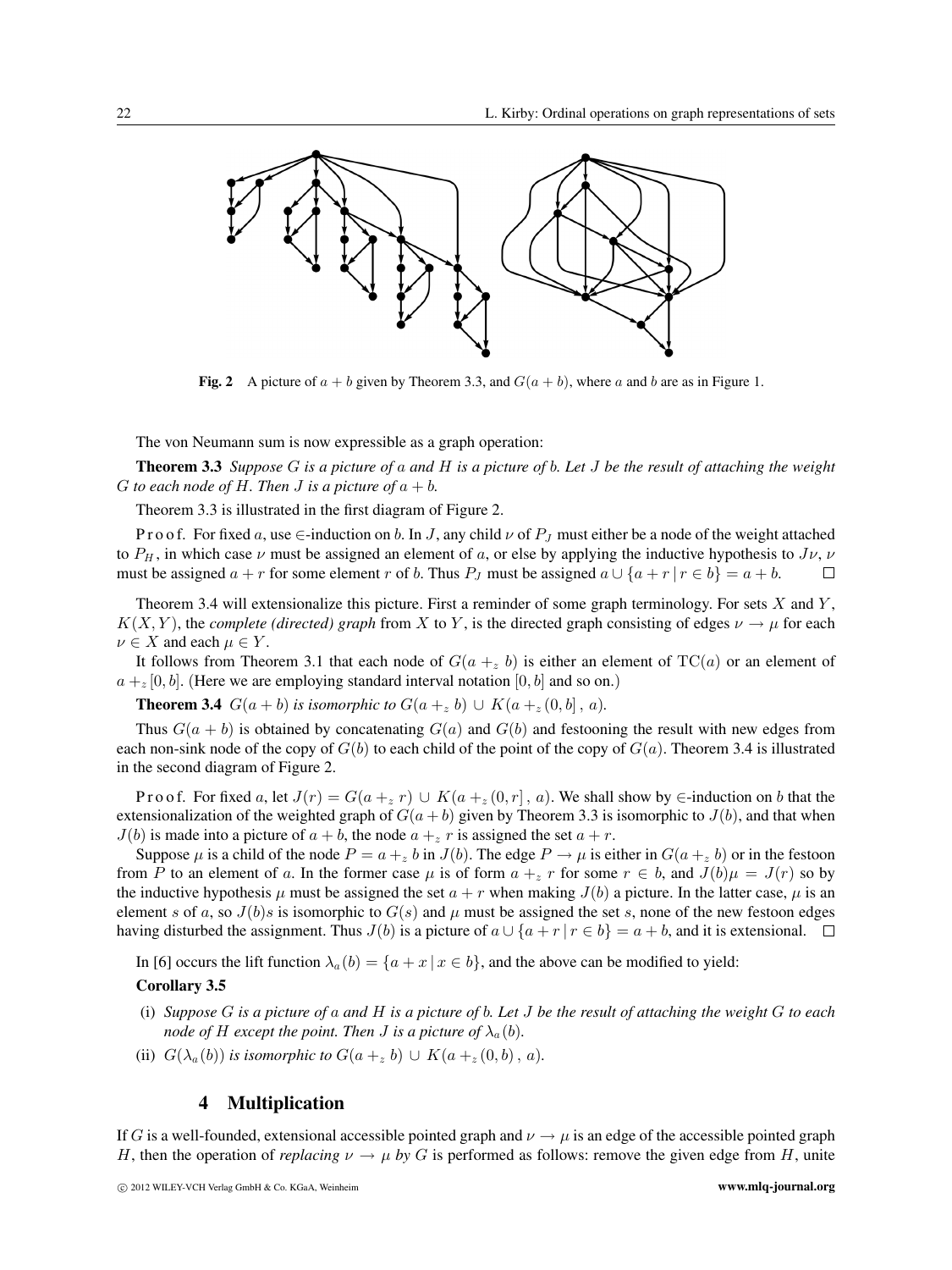

**Fig. 3** A picture of  $a \cdot z$  b given by Theorem 4.1,  $G(a \cdot z, b)$ , and  $G(a \cdot b)$ , where a and b are as in Figure 1.

the rest of H with an isomorphic copy of G (disjoint from anything else around), and identify  $\nu$  with  $P_G$  and  $\mu$ with  $O_G$ .

**Theorem 4.1** *Suppose* G *is an extensional picture of* a *and* H *is a picture of* b*. Let* J *be the result of replacing each edge of*  $H$  *by*  $G$ *. Then*  $J$  *is a picture of*  $a \cdot z$   $b$ *.* 

Theorem 4.1 is illustrated in the first diagram of Figure 3.

P r o o f. Again we use induction on b. Let  $\nu$  be any child of  $P_J$ . Then there must be, in H, some child  $\mu$  of  $P_H$ such that  $\nu$  is a child of  $P_{G*}$  in the copy  $G*$  of G that replaced the edge  $P_H \to \mu$  of H. J $\nu$  is the concatenation of  $J\mu$  and  $G^*\nu$ . The former, by inductive hypothesis, is a picture of  $a \cdot_z q$  for the element q of b which was assigned to  $\mu$  in making H a picture of b. The latter, by Proposition 1.2(i), must be a picture of some element r of a, since  $G^*$  is a picture of a. So, by Theorem 3.2, in J,  $\nu$  must be assigned  $a \cdot z q + z r$ . Conversely any set of this form is assigned to some child of  $P_H$ .  $\Box$ 

So  $G(a \cdot z b)$  is (isomorphic to) the extensionalization of the result of replacing each edge of  $G(b)$  by  $G(a)$ . By chasing through the extensionalization process, we shall construct  $G(a \cdot z b)$  from  $G(a)$  and  $G(b)$  in Theorem 4.3 by a process which, unlike Theorem 4.1, will replace *nodes* (rather than edges) by graphs. Unlike attaching weights, a node of  $G(b)$  will be identified with the sink of a graph rather than its point, so the graph will be stacked on top of the node rather than hanging down. The graphs in question will need a definition.

**Definition 4.2** If G is an accessible pointed graph, let  $G<sup>o</sup>$  be the subgraph of G induced by all nodes except the point, i.e.,  $P_G$  and all edges from it are removed. Let the *orphans* of  $G^o$  be those nodes of  $G^o$  which were, in  $G$ , children of  $P_G$ .

**Theorem 4.3**  $G(a \cdot z b)$  *may be constructed from*  $G(a)$  *and*  $G(b)$  *by the following operation: for each node*  $\nu$  $of G(b)$ , other than the point, take a copy  $G^{\nu}$  of  $G(a)^{o}$ , disjoint from anything else around. Now unite  $G(b)$  with *all the copies*  $G^{\nu}$ , *identifying*  $\nu$  *with*  $O_{G^{\nu}}$  (*for each*  $\nu$  *other than the point*). *Finally for each original edge*  $\mu \to \nu$ *in*  $G(b)$  *we remove the edge and replace it by edges from*  $\mu$  *to each orphan of*  $G^{\nu}$ *.* 

This operation, while a bit awkward to state, is well suited to carrying out with pencil and paper. The second diagram of Figure 3 illustrates Theorem 4.3.

P r o o f. Suppose the process has successfully yielded an isomorphic copy of  $G(a \cdot z q)$  for each  $q \in b$ . Then  $\bigcup_{q\in b} G(a \cdot_z q)$  is still extensional. The process is extended to b by taking this union, erecting the copy  $G^q$  of  $G(a)^\circ$  on top of each child q of b, and attaching edges to all the orphans from a new point. It is straightforward to check that this graph J remains extensional. It is a picture of  $a \cdot z$  b because for any child  $\nu$  of the point,  $J\nu$  is a concatenation of some  $G(a \cdot_z q)$  and a picture of some  $r \in a$ .  $\Box$ 

For non-extensional  $G$ , the edge replacement in Theorem 4.1 can still be done but we need to go about it in an inductive way. Suppose G and H are well-founded accessible pointed graphs. Here is how we *inductively replace*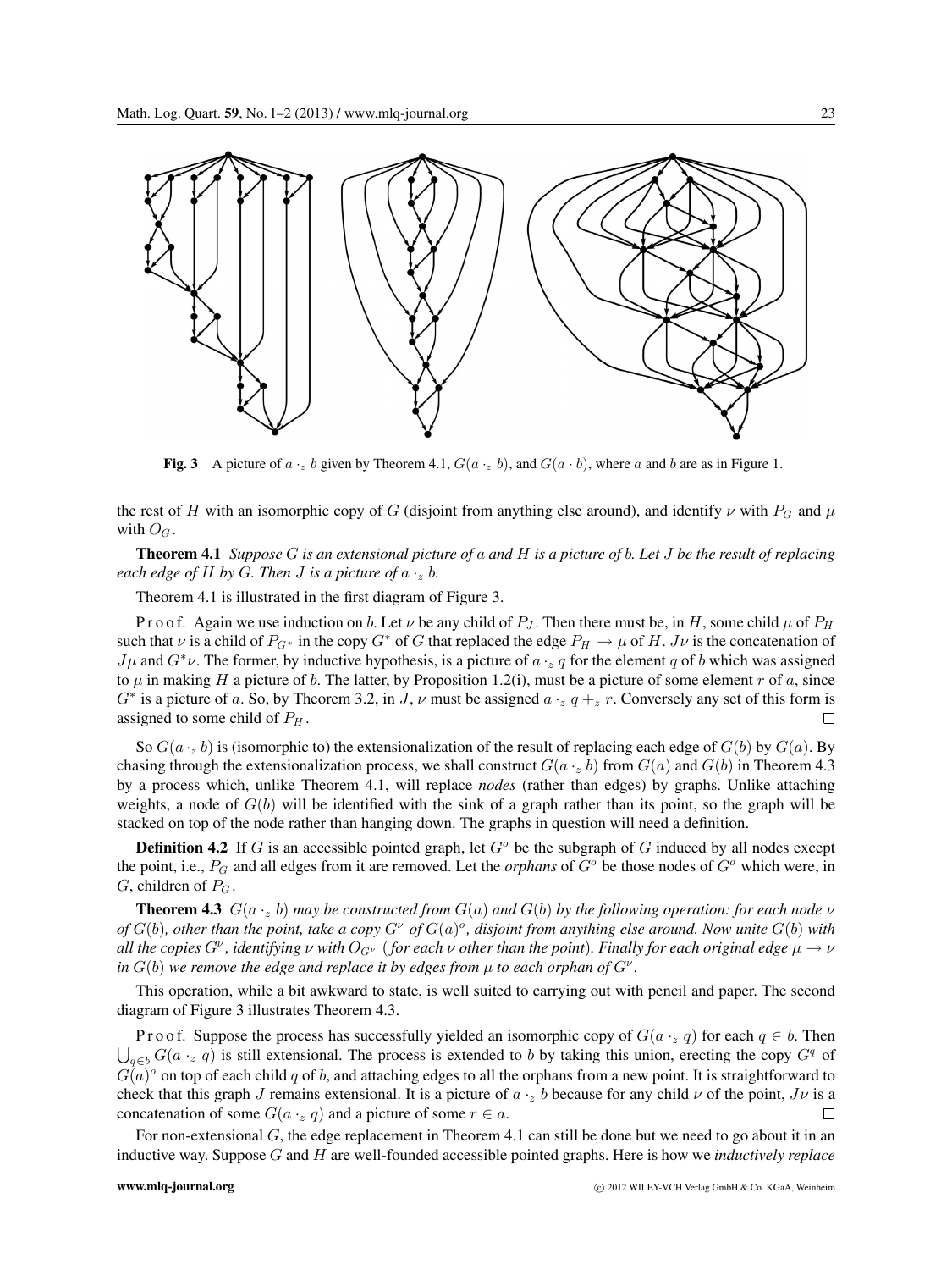*each edge of H by G*. Suppose the process has already reached all children of the node  $\nu$  of H, i.e. for each  $\nu \to \mu$  in H we have a graph  $J\mu$  which is the result of inductively replacing each edge of  $H\mu$  by G. To obtain  $J\nu$ , take the set of all edges  $\nu \rightarrow \mu$  in H that begin at  $\nu$ , and replace each of them by a copy of G with the weight  $J\mu$  attached to each sink of G.

When  $G$  is extensional, then the result of this inductive replacement process is a picture of the same set as the result of the simpler operation in Theorem 4.1, and we can now restate Theorem 4.1 to cover non-extensional graphs:

**Theorem 4.4** *Suppose* G *is a picture of* a *and* H *is a picture of* b*. Let* J *be the result of inductively replacing each edge of*  $H$  *by*  $G$ *. Then*  $J$  *is a picture of*  $a \cdot z$   $b$ *.* 

To express the von Neumann product as an operation on graphs, we modify the edge-replacement process. We shall say that we *cumulatively replace each edge of* H by G as follows. Suppose that  $\nu$  is a node of H and, inductively, for each child  $\mu$  of  $\nu$  in H we have a graph  $J^{\mu}$  which is the result of cumulatively replacing each edge of  $H\mu$  by G. To obtain  $J^{\nu}$ , take the set of all edges  $\nu \to \mu$  in H that begin at  $\nu$ , and replace each of them by a copy of G with the weight  $J^{\mu}$  attached to *each node, other than the point*, of G. Note that if J is the end result of this process then in fact  $J^{\mu} = J_{\mu}$  for each node  $\mu$  of H.

**Theorem 4.5** *Suppose* G *is a picture of* a *and* H *is a picture of* b*. Let* J *be the result of cumulatively replacing each edge of*  $H$  *by*  $G$ *. Then*  $J$  *is a picture of*  $a \cdot b$ *.* 

P r o o f. Let v be any child of the point of J. Then v must be a child of  $P_{G^*}$  in the weighted copy  $G^*$  of G that replaced some edge  $P_H \to \mu$  of H. Let q be the element of b assigned to  $\mu$  when H is a picture of b. By  $∈$ -inductive hypothesis  $J^{\mu}$  is a picture of  $a \cdot q$ . Also, in  $G^*$ ,  $G^*\nu$  must be a picture of r for some  $r \in a$ . So, in J,  $J^{\nu}$  looks like a picture of r with weight  $J^{\mu}$  attached to each node. By Theorem 3.3,  $J^{\nu}$  is a picture of  $a \cdot q + r$ . Hence *J* is a picture of  $\{a \cdot q + r \mid q \in b \land r \in a\} = a \cdot b$ .  $\Box$ 

The construction of  $G(a \cdot b)$  differs from the Zermelo case (Theorem 4.3) only in the last clause, and is illustrated in the third diagram of Figure 3:

**Theorem 4.6**  $G(a \cdot b)$  *may be constructed from*  $G(a)$  *and*  $G(b)$  *by the following operation: for each node*  $\nu$  *of*  $G(b)$ , other than the point, take a copy  $G^{\nu}$  of  $G(a)^{o}$ , disjoint from anything else around. Now unite  $G(b)$  with all *the copies*  $G^{\nu}$ *, identifying*  $\nu$  *with*  $O_{G^{\nu}}$  (*for each*  $\nu$  *other than the point*)*. Finally for any edge*  $\mu \to \nu$  *in*  $G(b)^{\circ}$  *we remove the edge and replace it by edges from each node of* G<sup>μ</sup> *to each orphan of* G<sup>ν</sup> *.* (*Note that we retain edges*  $b \rightarrow \nu$  *from the point of*  $G(b)$ *.*)

Pro of. This goes much like that of Theorem 4.3. We extend the process to  $b$  from its elements by taking the union  $\bigcup_{q\in b} G(a \cdot q)$ , erecting the copy  $G^q$  of  $G(a)^\circ$  on top of each child q of b, attaching edges to orphans from a new point, and also, since any  $q \in b$  is no longer the point in the extended graph, adding new edges from every node of  $G<sup>q</sup>$  to the orphans of  $G<sup>s</sup>$  for any edge  $q \to s$  of  $G(b)$  with  $q \in b$ . The characterization of addition in Theorem 3.4 shows that any child of the point in the extended graph is a picture of  $G(a \cdot q + r)$  for some  $q \in b$ ,  $\Box$  $r \in a$ .

#### **5 Historical remarks**

The graph representation of sets was laid out by Aczel [1]. We have followed Aczel in the "downwards" direction of the arrows in  $G(x)$ , whereby each arrow points from a set to its element. Using the reverse graph of  $G(x)$ would of course be formally equivalent.  $P_G$  would then be the unique sink.

Since first writing this article, the present author has become acquainted with some interesting recent results of Milanič, Policriti, and Tomescu (cf.  $[11, 12, 14]$ ) on graph representations of sets, also inspired by Aczel's pictures. They represent a set x by the graph of the membership relation on  $TC(x)$  rather than on  $TC(x) \cup \{x\}$ , i.e., by our  $G(x)^\circ$  (cf. Definition 4.2).

The Zermelo ordinals  $n<sub>z</sub>$  for finite n appear in Zermelo's [15] version of the Axiom of Infinity. He calls their union "the *number sequence*". It is possible to extend them to the infinite by continuing to take unions at limit stages. When we do this,  $\alpha_z$  has the same order type as  $\alpha$  when ordered by  $\lt$ , although  $\alpha_z$  is not totally ordered by ∈. However, if we adopt this infinite extension, the operations of Zermelo arithmetic defined here do not correspond to the usual ordinal operations. For example,  $1_z + z \omega_z$  does not equal  $\omega_z$ , indeed it is not even a Zermelo ordinal.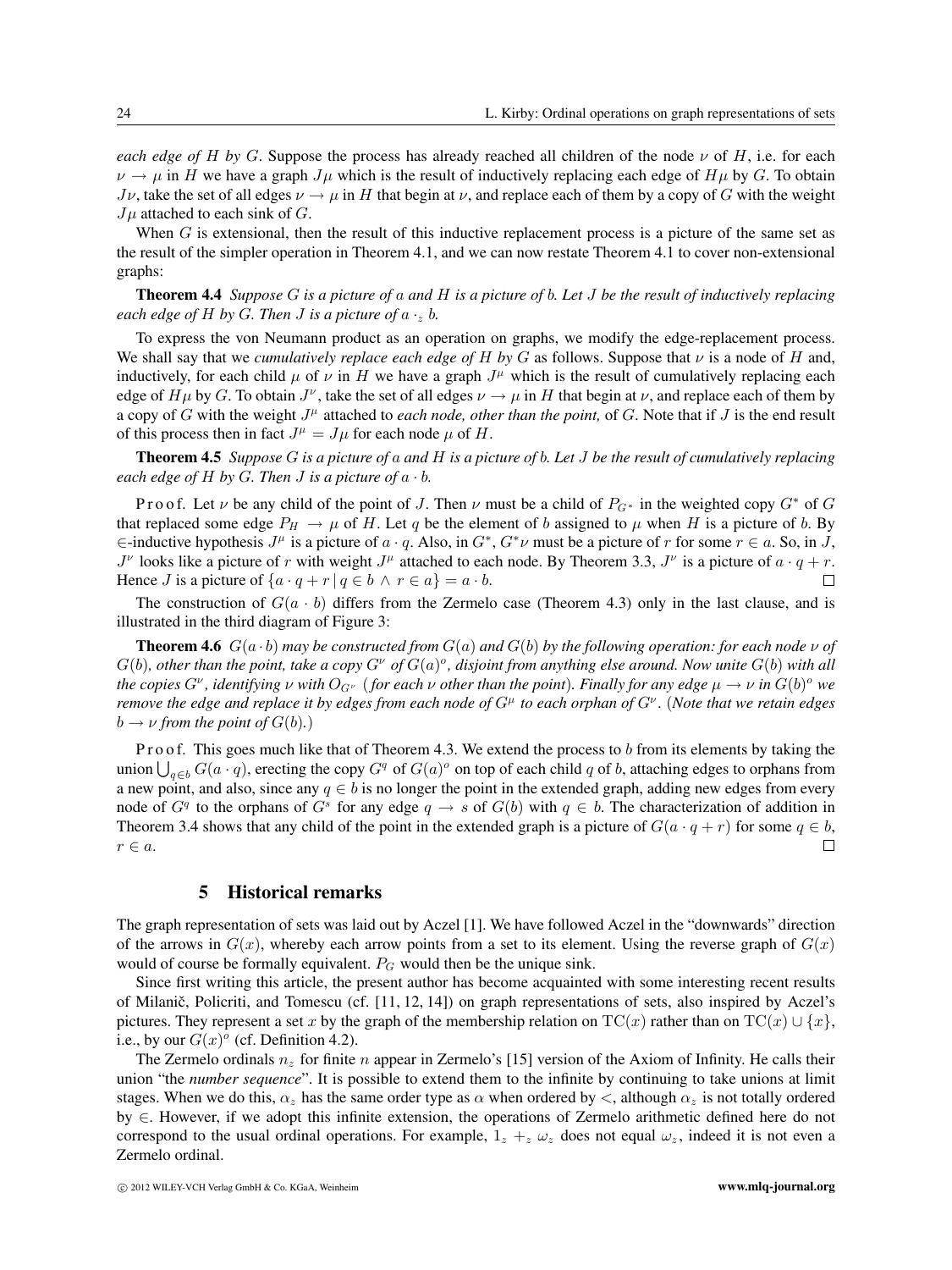For historical remarks on the Tarski-Scott generalizations of ordinal operations to sets, cf. [6].

There have been some generalizations of arithmetic to graphs. Since an acyclic directed graph such as our  $G(x)$  can be identified with a partial order, namely the transitive closure of the graph relation, which for  $G(x)$ is our <, this can be considered a special case of generalizing arithmetic to partial orderings. Tarski [13] defined and proved the basic algebraic properties of ordinal addition and multiplication even more generally for relation types.

In 1942, before Tarski's book, Birkhoff [2] provided definitions of ordinal addition and multiplication of partially ordered sets which specialize to our Zermelo addition and multiplication given the identification mentioned in the previous paragraph.

More recently, Khan, Bhutani and Kahrobaei [4, 5] defined addition and multiplication on a class of finite directed graphs with two distinguished nodes. Their definitions again generalize our Zermelo operations on the graphs  $G(x)$ , although they consider only the finite case; many of the algebraic properties they prove are consequences of Tarski's general theory.

#### **6 Isomorphic embeddings**

This section generalizes the results of Section 3 to illuminate a bit of the structure of ∈-embeddings. We now review some notation and results from [9].  $f : x \stackrel{\in}{\hookrightarrow} y$ , or f is an  $\in$ *-embedding* from x to y, means that f is a monomorphism from  $\langle x, \in \rangle$  to  $\langle y, \in \rangle$ , where the  $\in$  relation is assumed restricted as appropriate.

Suppose  $g: x \to V$  where x is transitive. Define  $g_+ : x \to V$  by  $g_+(u) = g_+^{\{v\}} u \cup g(u)$ . The following generalizes results in Section 5 of [9]. There the author was concerned with hereditarily finite functions but the proof uses ∈-induction so applies to all well-founded sets.

**Theorem 6.1** *Suppose* x *is transitive and*  $f : x \to V$ *. Then* f *is an* ∈*-embedding iff*  $f = g_+$  *for some*  $g: x \to V$  *such that* 

$$
(1) \qquad \forall u \in x \left( g(u) \cap g_{+}^{\quad \ *}x = 0 \right).
$$

*Furthermore, for* g and h *satisfying* (1),  $g_{+} = h_{+}$  *iff*  $g = h$ .

In [9] it was pointed out that the function  $x \mapsto a + x$  is an  $\in$ -embedding, of form  $g_+$  where g is the constant function to a. Likewise  $x \mapsto a + z$  is an  $\in$ -embedding obtained from  $g(0) = a$ ,  $g(u) = 0$  for  $u \neq 0$ .

6.1 can be reformulated in graph terms thus:

**Theorem 6.2** *Let*  $g : TC(x) \cup \{x\} \rightarrow V$ *, and let*  $G_+$  *be the graph obtained by attaching the weight*  $G(g(u))$ *to each node*  $u$  *of*  $G(x)$ *. Then:* 

- (i)  $G_{+}$  *is well-founded iff*  $\forall u \leq x (g(u) \cap g_{+}^{\dots} x = 0)$ *.*
- (ii) *Suppose*  $\forall u \leq x (g(u) \cap g_+^x x = 0)$ *. Then for each*  $u \leq x$ *,*  $G_+ u$  *is a picture of*  $g_+(u)$ *.*

Notice that  $\forall u \leq x \left( g(u) \cap g_{+}^{\alpha} x = 0 \right)$  is just (1) with x replaced by  $TC(x) \cup \{x\}$ .

So under the conditions of (ii),  $G_+$  is a picture of  $g_+(x)$  with each node u of  $G(x)$  being assigned (when considered as a node of  $G_+$ ) the set  $g_+(u)$ , and the embedding of  $G(x)$  into  $G_+$  is a graph monomorphism.

In these circumstances, we call g a *weighting function*. Aczel has a similar construction [1, pp. 14ff], with what we call a weight being called a *set of labels*. In the presence of the Anti-Foundation Axiom, any weighting function (not necessarily satisfying (1)) gives rise to a set.

Again adapting arguments from [9, Lemma 4.7 and Theorem 4.8] to the infinite case, one can easily produce many weighting functions satisfying (1), and thereby  $\in$ -embeddings. Thus if  $f : x \stackrel{\in}{\hookrightarrow} V$ , x is transitive, and  $y \subseteq x$  (so that  $x \cup \{y\}$  is transitive), then there is a proper class of extensions of f to embeddings  $x \cup \{y\} \stackrel{\in}{\hookrightarrow} V$ . For the rest of this section, we restrict our attention to some of the simpler ones.

Let x be transitive. We shall say that a function  $q : x \to V$  is a *small weighting function* if  $\forall u \in x$   $q(u) \subseteq$  $TC(g(0))$ . It is easy to see that a small weighting function satisfies (1). In this situation, we shall call the corresponding g<sup>+</sup> a *small* ∈*-embedding*. For a given set a, what can we say about the small ∈-embeddings f such that  $f(0) = a$ ? The functions  $x \mapsto a + x$  and  $x \mapsto a + z$  are among them and the latter is the "smallest" of them in a sense which is made precise in this generalization of Theorem 3.4: